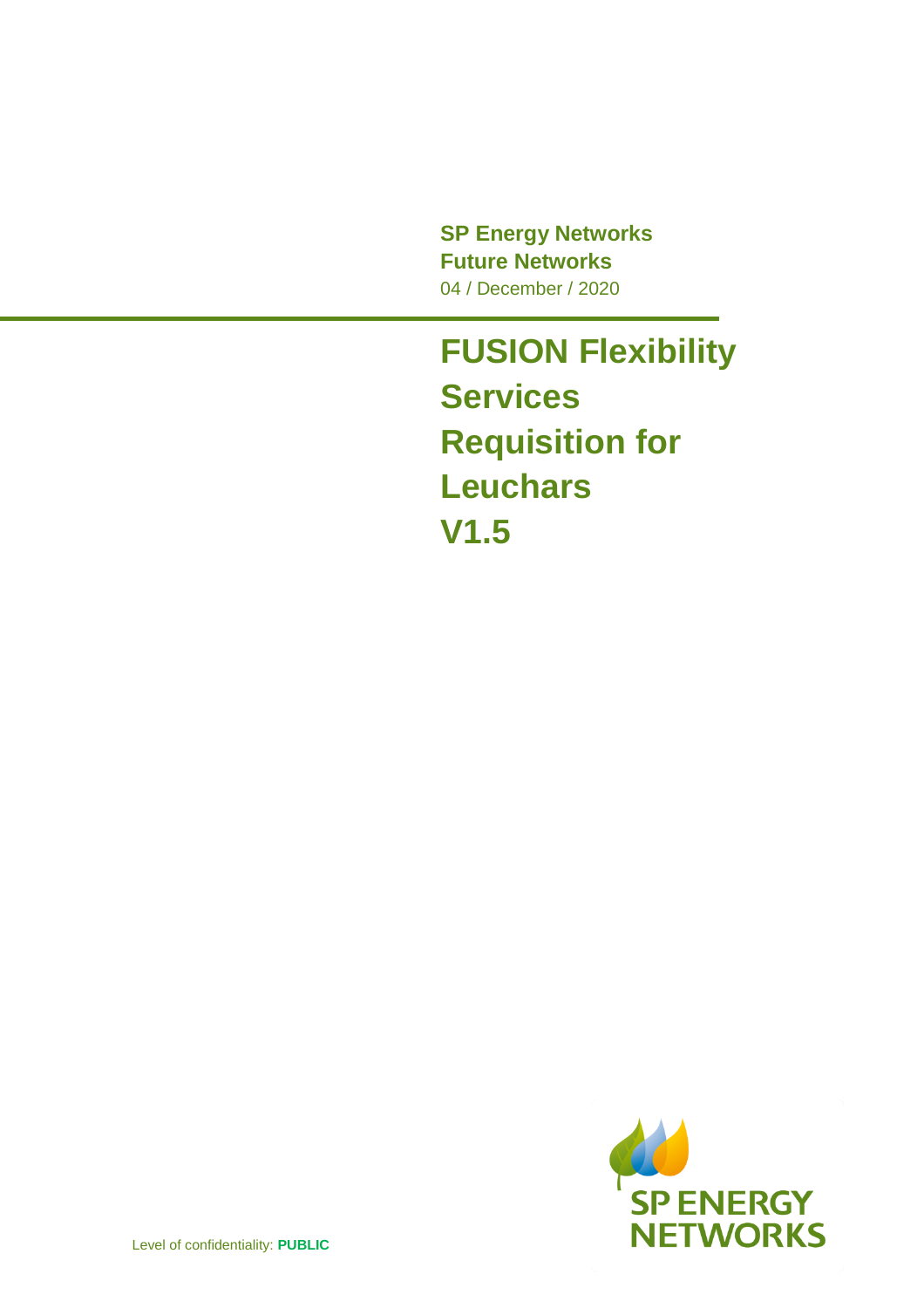



## **1. Flexibility Services Requisition for Leuchars**

#### **Overview**

The Flexibility Services Requisition (FSR) articulates the service requirements for Leuchars trials in 2021 (see Appendix 1) and has been developed to ensure trials occur during normal business hours. The learnings developed from these initial trials will inform subsequent FSR's in later years of FUSION which will provide a greater understanding of the application of the Universal Smart Energy Framework (USEF) to the use of flexible assets in delivering network services.

#### **USEF Compliance**

All participants<sup>1</sup> must be USEF compliant<sup>2</sup> as FUSION will use USEF protocols for the delivery of flexibility in the initial trials.

The following documents define what is required for USEF compliance in Project FUSION:

- [Specification of communication protocols between market participants](https://www.spenergynetworks.co.uk/userfiles/file/D4.2_specification_of_communication_protocols_between_market_participants.pdf)
- [Compliance to the USEF Flexibility Trading Protocol \(UFTP\) version 1.01](https://www.usef.energy/usef-flexibility-trading-protocol-specification/)

Any costs that you would incur in responding to the needs of this FSR (e.g. UFTP development costs) may be reflected in your pricing schedule when you come to respond to the Invitation to Tender (ITT)<sup>3</sup>. The following study provides an indication of the scale of costs aggregators might anticipate for implementing USEF.

• [Quantification of market participant costs for Implementing USEF Interface compatibility](https://www.spenergynetworks.co.uk/userfiles/file/D4.4_quantification_of_market_participant_costs_for_implementing_USEF.pdf)

#### **Location of Flexibility**

All flexible units, including distributed energy resources (DERs) and flexible assets, must be located within the areas normally supplied by Leuchars primary substation as indicated in [Table 1.](#page-2-0)

**SP Energy Networks, Future Networks** Level of confidentiality: **PUBLIC**



<u>.</u>

<sup>1</sup>Participants can be an individual entity or a consortium.

<sup>2</sup>Participants are not required to be currently USEF compliant provided full compliance can be demonstrated prior to the commencement of the earliest contracted availability period.

<sup>3</sup> An 'ITT response proforma' is included within the ITT pack issued in Dec 2020. Respondents will be invited to populate this with any costs they would like to include.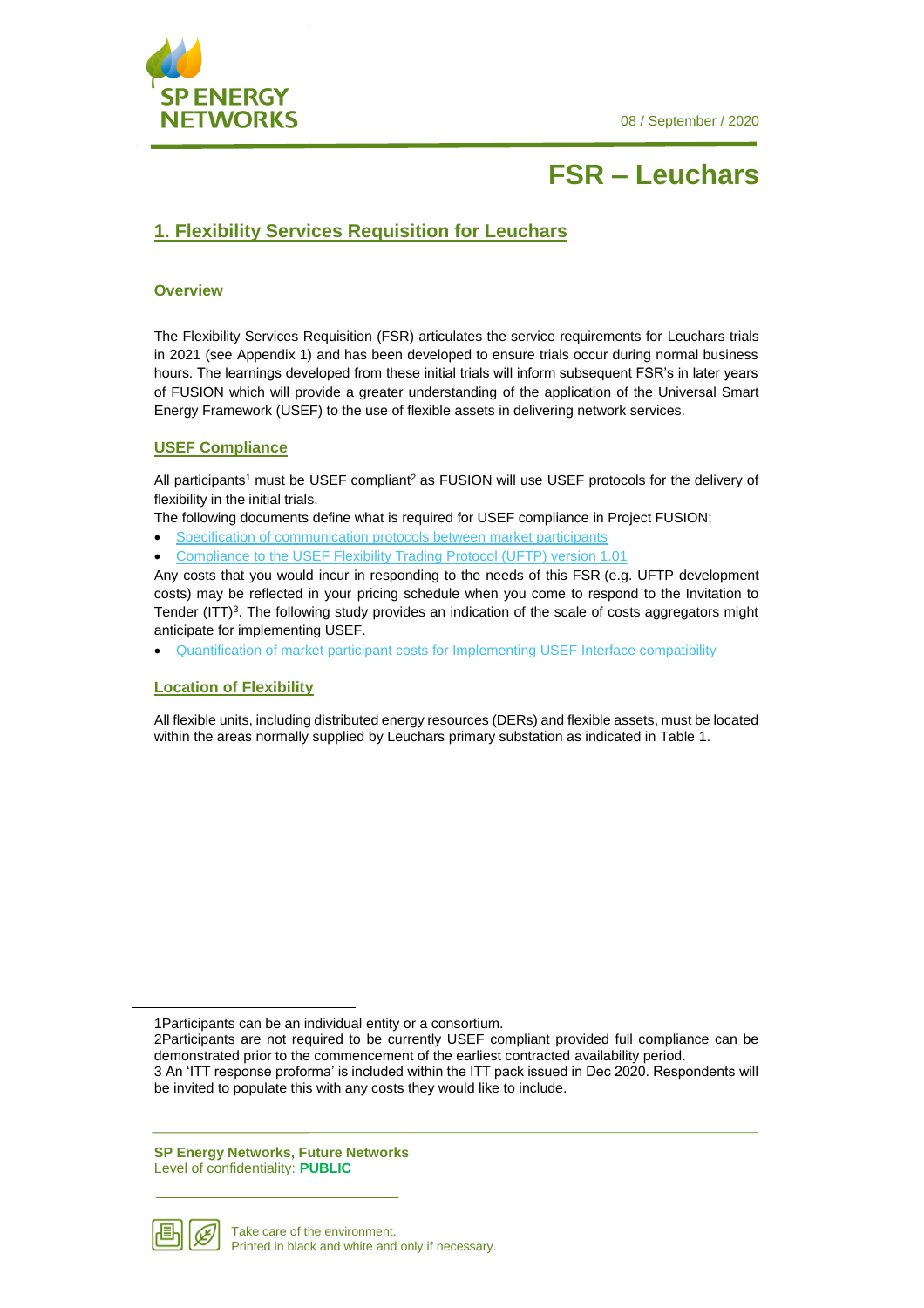

## **FSR – Leuchars**

<span id="page-2-0"></span>*Table 1: Post Codes applicable for providing flexibility for the Leuchars trials*

| Post codes served by the Leuchars Primary Substation |                                        |  |  |  |                                                                      |  |  |                                     |  |
|------------------------------------------------------|----------------------------------------|--|--|--|----------------------------------------------------------------------|--|--|-------------------------------------|--|
| KY16 0AA                                             | KY16 OEN KY16 OHA KY16 OHQ KY16 OJE    |  |  |  | KY16 OJT KY16 OLJ KY16 OUN KY16 9SQ                                  |  |  |                                     |  |
| KY16 ODP                                             | KY16 OEP KY16 OHB KY16 OHR KY16 OJF    |  |  |  |                                                                      |  |  | KY16 0JU KY16 0LQ KY16 0UP VKY00728 |  |
| KY16 ODR                                             |                                        |  |  |  | KY16 OER  KY16 OHD  KY16 OHS  KY16 OJG  KY16 OJW  KY16 OLR  KY16 OUQ |  |  |                                     |  |
| KY16 ODU                                             | KY16 OES  KY16 OHE  KY16 OHT  KY16 OJH |  |  |  | KY16 0JY KY16 0UA KY16 0UZ                                           |  |  |                                     |  |
| KY16 ODX                                             | KY16 OET  KY16 OHF  KY16 OHU  KY16 OJJ |  |  |  | KY16 OJZ KY16 OUE KY16 OXA                                           |  |  |                                     |  |
| KY16 OEE                                             | KY16 OEU  KY16 OHG  KY16 OHW KY16 OJL  |  |  |  | KY16 OLA KY16 OUF KY16 OXB                                           |  |  |                                     |  |
| KY16 OEF                                             | KY16 OEW KY16 OHH  KY16 OHZ  KY16 OJN  |  |  |  | KY16 OLB KY16 OUG KY16 OXD                                           |  |  |                                     |  |
| KY16 OEG                                             | KY16 OEX  KY16 OHL  KY16 OJA  KY16 OJP |  |  |  | KY16 OLF KY16 OUH KY16 OXE                                           |  |  |                                     |  |
| KY16 OEJ                                             |                                        |  |  |  | KY16 OEY  KY16 OHN  KY16 OJB  KY16 OJQ  KY16 OLG  KY16 OUJ  KY16 OXF |  |  |                                     |  |
| KY16 OEL                                             |                                        |  |  |  | KY16 OEZ  KY16 OHP  KY16 OJD  KY16 OJR  KY16 OLH  KY16 OUL  KY16 OXJ |  |  |                                     |  |



*Figure 1: Leuchars network shown in purple.*

**SP Energy Networks, Future Networks** Level of confidentiality: **PUBLIC**

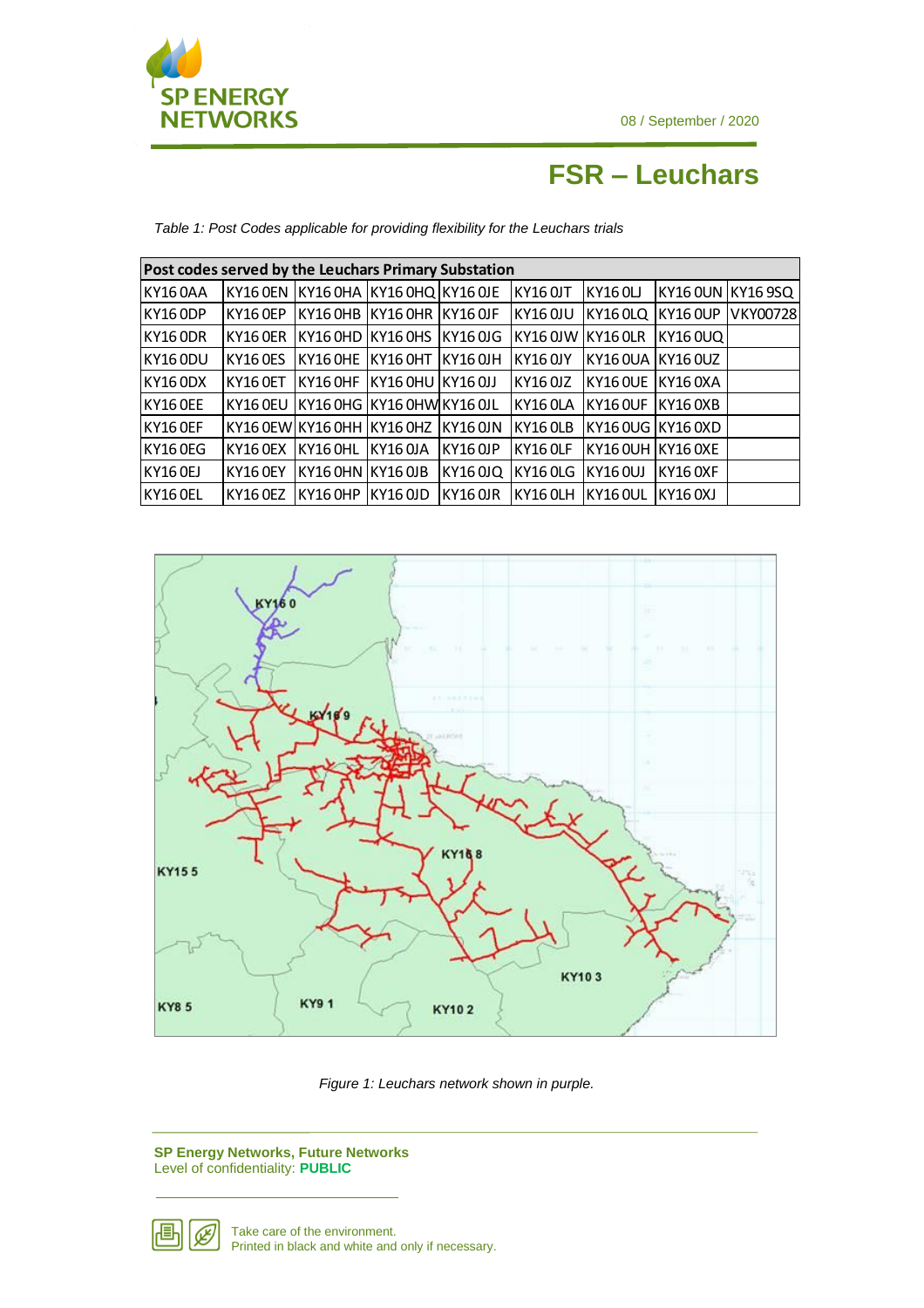08 / September / 2020

# **FSR – Leuchars**

**SP Energy Networks, Future Networks** Level of confidentiality: **PUBLIC**



Take care of the environment. Printed in black and white and only if necessary.



### **Appendix 1 Leuchars 2021 Flexibility Services Requisition (FSR)**

<span id="page-3-0"></span>*Table 2: Flexibility Service Requisition – Flexibility availability required during the Leuchars trials*

*\* Can be reviewed subject to asset / DER capabilities*

*[Table 2](#page-3-0) Identifies the total flexibility requirements for the Leuchars initial trials;*

- Participants shall use the 'ITT response proforma' to indicate the extent to which they can provide all the above services and their technical specification.
- The service(s) should be delivered from flexible units located within one or more of the postcodes described in section 1.
- The capacities reflected in this FSR have been deliberately kept low to minimise the impact of these trials on the network. (Subsequent flexibility tenders in the FUSION project are expected to procure greater capacities of availability in the same trial area).
- The minimum total aggregate capacity of a group of assets that can qualify for bidding is 1kW.
- The capacity that is called upon to be 'utilized' in any given event may be lower than the total amount of 'availability' procured under this 'availability' contract.
- A summary overview of the service descriptions is provided in Appendix 3 of this document.
- Exact characteristics of these services will be defined in schedule 1 of the Flexibility Services Agreement (FSA) which is scheduled for signing by no later than Feb 2021. A template FSA is available on the Project FUSION website and is also included in the ITT pack.

| <b>Ref</b>     |      | <b>Response Type (+ is increase</b><br>demand or export; - is opposite) |              |                         |                | <b>Service</b> |                                                       |             | <b>Maximum</b>                                                         | <b>Minimum</b>          | <b>Maximum</b><br>Run Time | Recovery | Ramp<br>Down     | Ramp Up<br>Time * | <b>Estimated</b><br><b>Runs</b> |       |
|----------------|------|-------------------------------------------------------------------------|--------------|-------------------------|----------------|----------------|-------------------------------------------------------|-------------|------------------------------------------------------------------------|-------------------------|----------------------------|----------|------------------|-------------------|---------------------------------|-------|
|                | Year | <b>Demand</b><br>(kW)                                                   | Gen.<br>(kW) | <b>Demand</b><br>(kVAr) | Gen.<br>(kVAr) | <b>Period</b>  | <b>Window</b>                                         | <b>Days</b> | <b>Service Type</b>                                                    | Response<br><b>Time</b> | Run Time<br>(mins)         | (mins)   | Time *<br>(mins) | Time *<br>(mins)  | (mins)                          | (No.) |
| $\mathbf{1}$   | 2021 | $-250$                                                                  | 250          | N/A                     | N/A            | Oct - Dec      | $09:00 - 10:30$<br>$11:00 - 13:00$<br>$15:00 - 17:00$ | Mon - Fri   | <b>Sustain Peak</b><br>Management                                      | 17 hrs                  | 15                         | 60       | 30               | 30                | 30                              | 12    |
| $\overline{2}$ | 2021 | $-250$                                                                  | 250          | N/A                     | N/A            | Jul – Sep      | $09:00 - 10:30$<br>$11:00 - 13:00$<br>$15:00 - 17:00$ | Mon - Fri   | Sustain Peak<br>Management                                             | 17 hrs                  | 15                         | 60       | 30               | 30                | 30                              | 8     |
| $\overline{3}$ | 2021 | $-250$                                                                  | 250          | N/A                     | N/A            | Oct - Dec      | 14:00 - 16:00                                         | $Mon-Fri$   | Secure DSO<br>Constraint<br>Management (Pre-<br>Fault)                 | 30 mins                 | 15                         | 60       | 30               | 30                | 30                              | 12    |
| $\overline{4}$ | 2021 | $-250$                                                                  | 250          | N/A                     | N/A            | Jul - Sep      | 14:00 - 16:00                                         | Mon-Fri     | Secure DSO<br>Constraint<br>Management (Pre-<br>Fault)                 | 30 mins                 | 15                         | 60       | 30               | 30                | 30                              | 8     |
| 5 <sup>5</sup> | 2021 | $-250$                                                                  | 250          | N/A                     | N/A            | Jun - Dec      | 14:00 - 16:00                                         | $Mon-Fri$   | <b>Dynamic DSO</b><br>Constraint<br><b>Management (Post-</b><br>Fault) | 15 mins $*$             | 15                         | 60       | 30               | 30                | 15                              | 20    |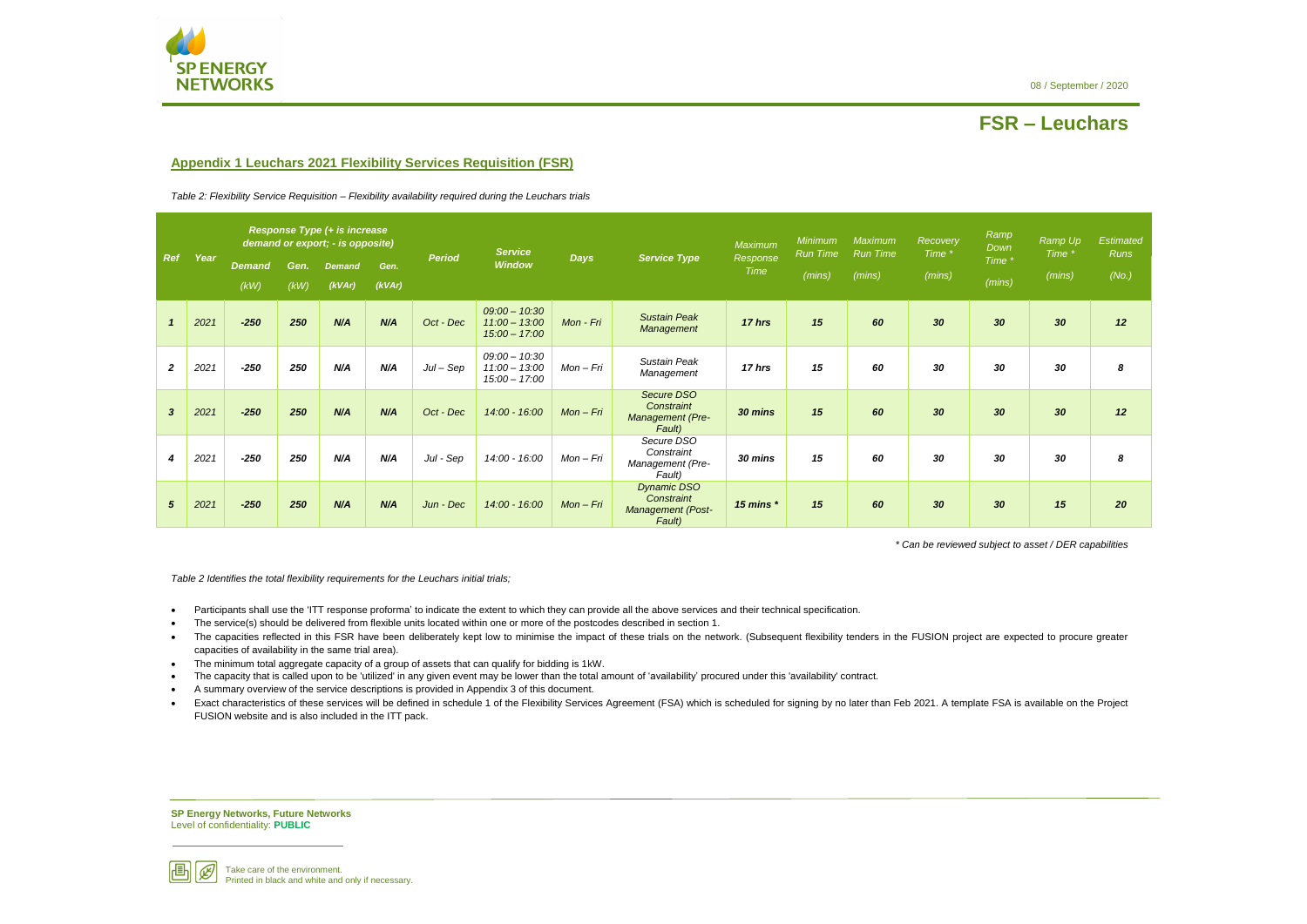08 / September / 2020



# **FSR – Leuchars**

**SP Energy Networks, Future Networks** Level of confidentiality: **PUBLIC**



#### **Appendix 2 – Summary of Pre-Trial Tests**

<span id="page-4-0"></span>*Table 3: Flexibility Service Requisition – Pre-trial tests during FUSION*

*[Table 3](#page-4-0)* indicates suggested utilisation windows to consider for pre-trial testing of end-to-end service delivery.

Pre-trial testing is intended to allow flexibility service providers the opportunity to test the various elements of their service delivery process prior to the commencement of their contracted availability period.

The successful delivery of the contracted availability sought in [Table 2](#page-3-0), will rely upon tenderers having successfully integrated various constituent elements of the service delivery chain. These necessary elements will in (but not necessarily be limited to) the tenderer:

The objective of this pre-trial testing window is to allow for successful tenderers to conclude and demonstrate the successful implementation of these necessary elements prior to the commencement of contracted availability period.

Table 3 is not prescriptive. It is intended simply to suggest indicative test windows for your consideration. There will no availability payment for any of the pre-trial tests shown in *[Table 3](#page-4-0)* but SPEN agrees to pay a nominal utilisation fee, the value of which is yet to be determined at SPEN's sole discretion.

- 1. Enabling any necessary flexible **assets in the field** (including the installation of any necessary controls etc and conclusion of necessary contracts with customers)
- 2. Enabling their **own platform** so that it complies with the UFTP
- 3. Integrating their own platform with SP Energy Networks 'FUSION Flexibility Procurement' (FFP) platform (to allow for demonstrative end-to-end delivery of flexibility ahead of commencement of contracted availability period).

The exact timing and nature of the tests would depend on the readiness of the elements and/or interactions being tested. A suggested approach is provided below for indicative purposes only;

- Feb Apr: Develop and test communications and processes only; no delivery of flexibility is expected during this time period;
- Apr May: Integrate platforms and hardware and test various aspects of the service delivery in order to demonstrate full end-to-end readiness in advance of the commencement of the contracted availability period.

|                |      |                       |                           | Response Type (+ is increase demand or export; - is opposite) |                             |               |                                 |             |                                                          |                    |                                                       |  |
|----------------|------|-----------------------|---------------------------|---------------------------------------------------------------|-----------------------------|---------------|---------------------------------|-------------|----------------------------------------------------------|--------------------|-------------------------------------------------------|--|
| Ref            | Year | <b>Demand</b><br>(KW) | <b>Generation</b><br>(kW) | <b>Demand</b><br>(kVAr)                                       | <b>Generation</b><br>(kVAr) | <b>Period</b> | <b>Service</b><br><b>Window</b> | <b>Days</b> | <b>Service Type</b>                                      | Duration<br>(mins) | <b>Indicative Test Windows</b>                        |  |
| T1             | 2021 | $-250$                | 250                       | N/A                                                           | N/A                         | $-Feb - May$  | $09:00 - 17:00$                 | Mon - Fri   | <b>Sustain Peak Management</b>                           | 30                 | $09:30 - 11:30$<br>$12:00 - 14:00$<br>$14:30 - 16:00$ |  |
| T <sub>2</sub> | 2021 | $-250$                | 250                       | N/A                                                           | N/A                         | Feb - May     | $09:00 - 17:00$                 | Mon - Fri   | Secure DSO Constraint Management<br>(Pre-Fault)          | 30                 | $09:30 - 11:30$<br>$12:00 - 14:00$<br>$14:30 - 16:00$ |  |
| T3             | 2021 | $-250$                | 250                       | N/A                                                           | N/A                         | Feb - May     | $09:00 - 17:00$                 | Mon - Fri   | <b>Dynamic DSO Constraint</b><br>Management (post-fault) | 30                 | $09:30 - 11:30$<br>$12:00 - 14:00$<br>$14:30 - 16:00$ |  |